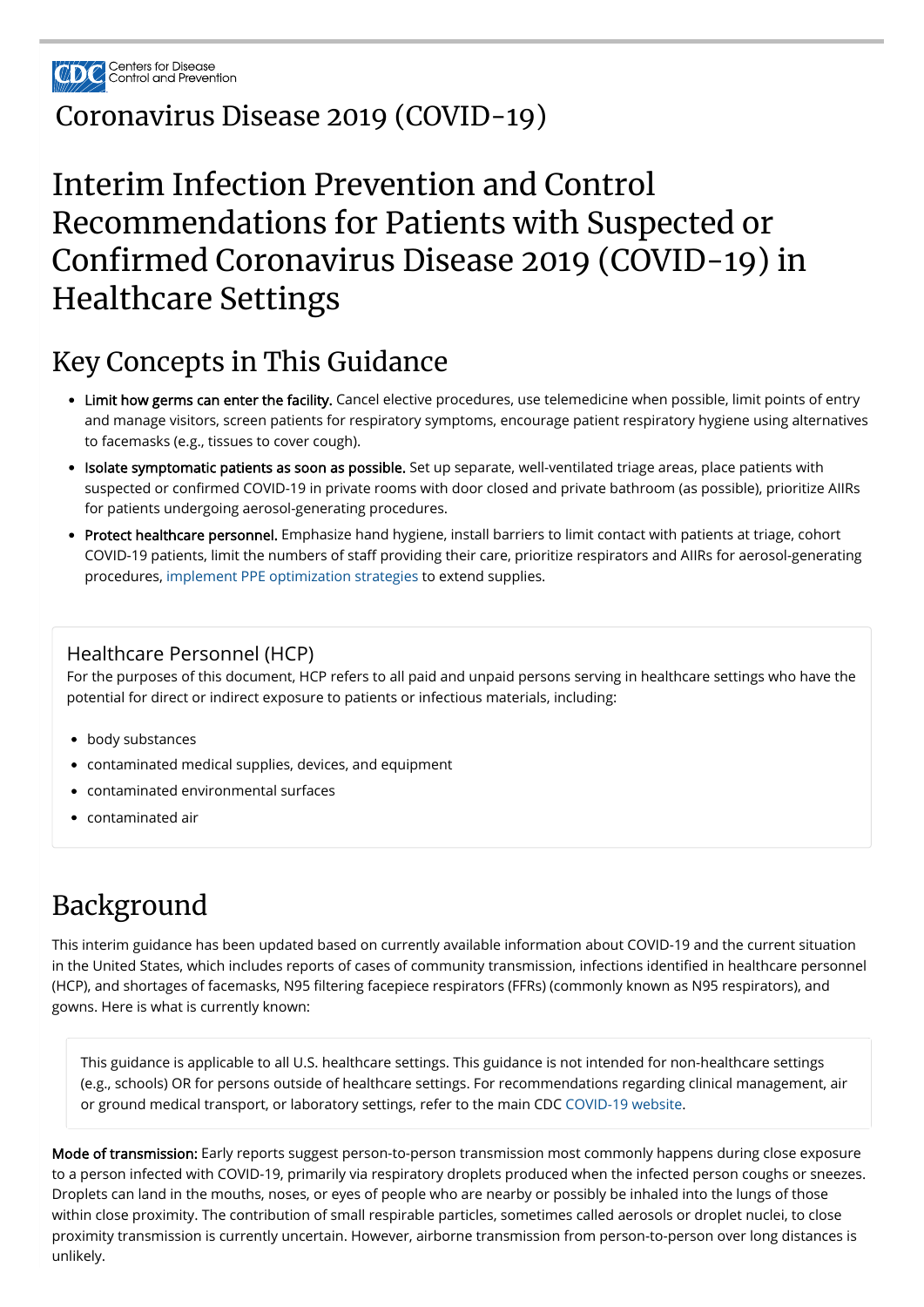Shortage of personal protective equipment: Controlling exposures to occupational infections is a fundamental method of protecting HCP. Traditionally, a hierarchy of controls has been used as a means of determining how to implement feasible and effective control solutions. The hierarchy ranks controls according to their reliability and effectiveness and includes such controls as engineering controls, administrative controls, and ends with personal protective equipment (PPE). PPE is the least effective control because it involves a high level of worker involvement and is highly dependent on proper fit and correct, consistent use.

Major distributors in the United States have reported shortages of PPE, specifically N95 respirators, facemasks, and gowns. Healthcare facilities are responsible for protecting their HCP from exposure to pathogens, including by providing appropriate PPE.

In times of shortages, alternatives to N95s should be considered, including other classes of FFRs, elastomeric half-mask and full facepiece air purifying respirators, and powered air purifying respirators (PAPRs) where feasible. Special care should be taken to ensure that respirators are reserved for situations where respiratory protection is most important, such as performance of aerosol-generating procedures on suspected or confirmed COVID-19 patients or provision of care to patients with other infections for which respiratory protection is strongly indicated (e.g., tuberculosis, measles, varicella).

Many of the recommendations described in this guidance (e.g., triage procedures, source control) should already be part of an infection control program designed to prevent transmission of seasonal respiratory infections. As it will be challenging to distinguish COVID-19 from other respiratory infections, interventions will need to be applied broadly and not limited to patients with confirmed COVID-19.

[The anticipated timeline for return to routine levels of PPE is not yet known. Information about strategies to optimize the](https://www.cdc.gov/coronavirus/2019-ncov/hcp/respirator-supply-strategies.html) current supply of N95 respirators, including the use of devices that provide higher levels of respiratory protection (e.g., powered air purifying respirators [PAPRs]) when N95s are in limited supply and a [companion checklist](https://www.cdc.gov/coronavirus/2019-ncov/hcp/checklist-n95-strategy.html) to help healthcare facilities prioritize the implementation of the strategies, is available.

This guidance is applicable to all U.S. healthcare settings. This guidance is not intended for non-healthcare settings (e.g., schools) OR for persons outside of healthcare settings. For recommendations regarding clinical management, air or ground medical transport, or laboratory settings, refer to the main CDC [COVID-19 website.](https://www.cdc.gov/coronavirus/2019-nCoV/guidance-hcp.html)

Definition of Healthcare Personnel (HCP) –For the purposes of this document, HCP refers to all paid and unpaid persons serving in healthcare settings who have the potential for direct or indirect exposure to patients or infectious materials, including body substances; contaminated medical supplies, devices, and equipment; contaminated environmental surfaces; or contaminated air.

When scheduling appointments for routine medical care (e.g., annual physical, elective surgery), instruct patients to call ahead and discuss the need to reschedule their appointment if they develop symptoms of a respiratory  $\frac{1}{2}$  $\frac{1}{2}$  $\frac{1}{2}$  infection (e.g. cough sore throat fever<sup>1</sup>) on the day they are scheduled to be seen

Capacity across the healthcare continuum: Use of N95 or higher-level respirators are recommended for HCP who have been medically cleared, trained, and fit-tested, in the context of a facility's [respiratory protection program](https://www.osha.gov/laws-regs/regulations/standardnumber/1910/1910.134)  $\boxtimes$  . The majority of nursing homes and outpatient clinics, including hemodialysis facilities, do not have respiratory protection programs nor have they fit-tested HCP, hampering implementation of recommendations in the previous version of this guidance. This can lead to unnecessary transfer of patients with known or suspected COVID-19 to another facility (e.g., acute care hospital) for evaluation and care. In areas with community transmission, acute care facilities will be quickly overwhelmed by transfers of patients who have only mild illness and do not require hospitalization.

### Recommendations

### 1. Minimize Chance for Exposures

Ensure facility policies and practices are in place to minimize exposures to respiratory pathogens including SARS-CoV-2, the virus that causes COVID-19. Measures should be implemented before patient arrival, upon arrival, throughout the duration of the patient's visit, and until the patient's room is cleaned and disinfected. It is particularly important to protect individuals at increased risk for adverse outcomes from COVID-19 (e.g. older individuals with comorbid conditions), including HCP who are in a recognized risk category.

#### • Before Arrival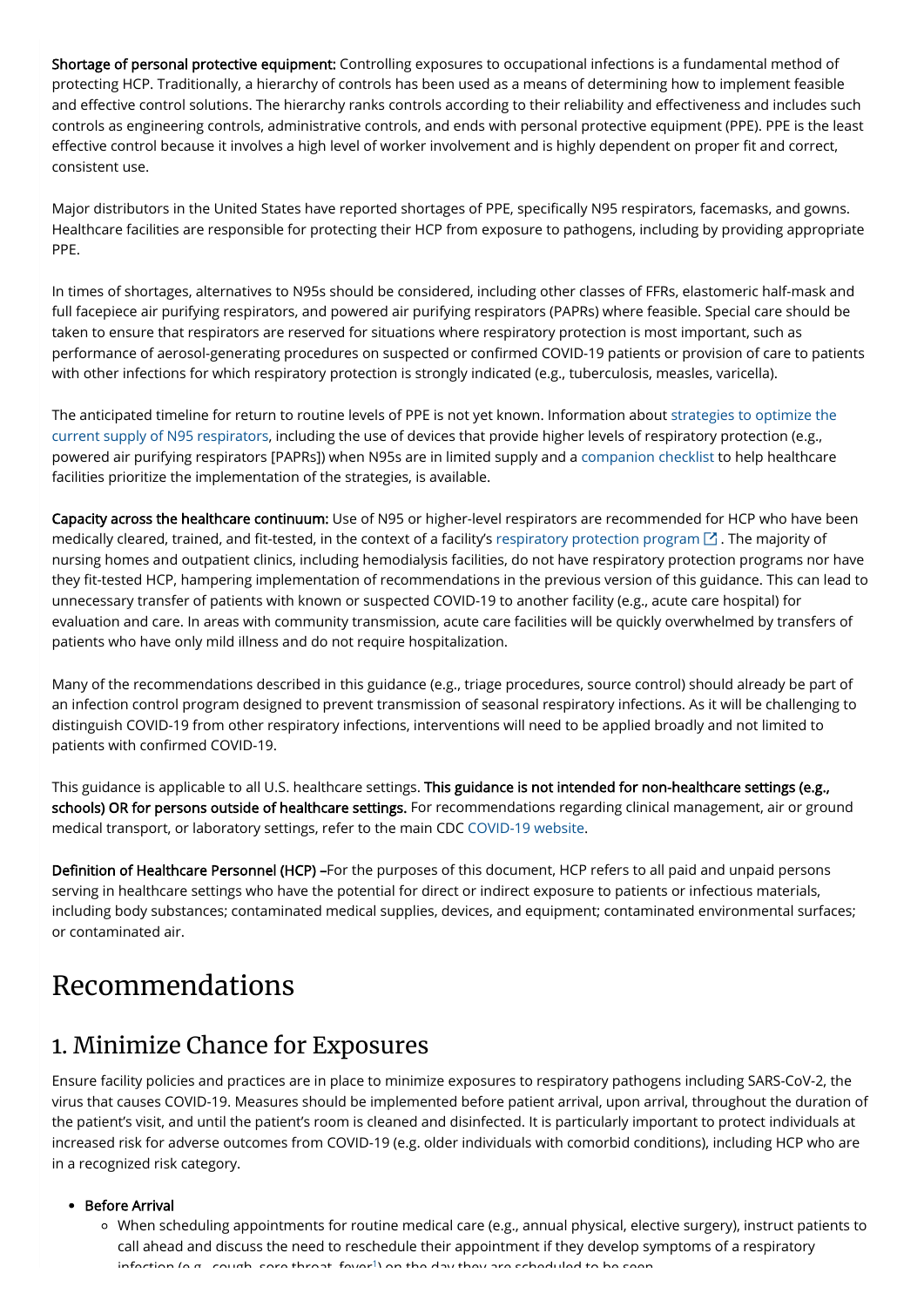infection (e.g., cough, sore throat, feve[r](https://www.cdc.gov/coronavirus/mers/infection-prevention-control.html#foot1) ) on the day they are scheduled to be seen.

- When scheduling appointments for patients requesting evaluation for a respiratory infection, use nurse-directed triage protocols to determine if an appointment is necessary or if the patient can be managed from home.
	- If the patient must come in for an appointment, instruct them to call beforehand to inform triage personnel that they have symptoms of a respiratory infection (e.g., cough, sore throat, fever $^{\rm \tiny 1}$  $^{\rm \tiny 1}$  $^{\rm \tiny 1}$ ) and to take appropriate preventive actions (e.g., follow triage procedures, wear a facemask upon entry and throughout their visit or, if a facemask cannot be tolerated, use a tissue to contain respiratory secretions).
- If a patient is arriving via transport by [emergency medical services \(EMS\)](https://www.cdc.gov/coronavirus/2019-ncov/hcp/guidance-for-ems.html), EMS personnel should contact the receiving emergency department (ED) or healthcare facility and follow previously agreed upon local or regional transport protocols. This will allow the healthcare facility to prepare for receipt of the patient.

#### Upon Arrival and During the Visit

- Consider limiting points of entry to the facility.
- Take steps to ensure all persons with symptoms of COVID-19 or other respiratory infection (e.g., fever, cough) adhere to respiratory hygiene and cough etiquette (see appendix), hand hygiene, and triage procedures throughout the duration of the visit.
	- Post [visual alerts](https://www.cdc.gov/flu/pdf/protect/cdc_cough.pdf) A (e.g., signs, posters) at the entrance and in strategic places (e.g., waiting areas, elevators, cafeterias) to provide patients and HCP with instructions (in appropriate languages) about hand hygiene, respiratory hygiene, and cough etiquette. Instructions should include how to use tissues to cover nose and mouth when coughing or sneezing, to dispose of tissues and contaminated items in waste receptacles, and how and when to perform hand hygiene.
	- Provide supplies for respiratory hygiene and cough etiquette, including alcohol-based hand rub (ABHR) with 60-95% alcohol, tissues, and no-touch receptacles for disposal, at healthcare facility entrances, waiting rooms, and patient check-ins.
	- Install physical barriers (e.g., glass or plastic windows) at reception areas to limit close contact between triage personnel and potentially infectious patients.
	- Consider establishing triage stations outside the facility to screen patients before they enter.
- Ensure rapid safe triage and isolation of patients with symptoms of suspected COVID-19 or other respiratory infection (e.g., fever, cough).
	- Prioritize triage of patients with respiratory symptoms.
	- Triage personnel should have a supply of facemasks and tissues for patients with symptoms of respiratory infection. These should be provided to patients with symptoms of respiratory infection at check-in. Source control (putting a facemask over the mouth and nose of a symptomatic patient) can help to prevent transmission to others.
	- Ensure that, at the time of patient check-in, all patients are asked about the presence of symptoms of a respiratory infection and history of travel to areas experiencing transmission of COVID-19 or contact with possible COVID-19 patients.
	- I Isolate the patient in an examination room with the door closed. If an examination room is not readily available ensure the patient is not allowed to wait among other patients seeking care.
		- Identify a separate, well-ventilated space that allows waiting patients to be separated by 6 or more feet, with easy access to respiratory hygiene supplies.
		- In some settings, patients might opt to wait in a personal vehicle or outside the healthcare facility where they can be contacted by mobile phone when it is their turn to be evaluated.
- Incorporate questions about new onset of respiratory symptoms into daily assessments of all admitted patients.

Monitor for and evaluate all new fevers and respiratory illnesses among patients. Place any patient with unexplained fever or respiratory symptoms on appropriate Transmission-Based Precautions and evaluate.

#### Additional considerations during periods of community transmission:

- Explore alternatives to face-to-face triage and visits.
- Learn more about how healthcare facilities can [Prepare for Community Transmission](https://www.cdc.gov/coronavirus/2019-ncov/healthcare-facilities/guidance-hcf.html)
- Designate an area at the facility (e.g., an ancillary building or temporary structure) or identify a location in the area to be a "respiratory virus evaluation center" where patients with fever or respiratory symptoms can seek evaluation and care.
- Cancel group healthcare activities (e.g., group therapy, recreational activities).
- Postpone elective procedures, surgeries, and non-urgent outpatient visits.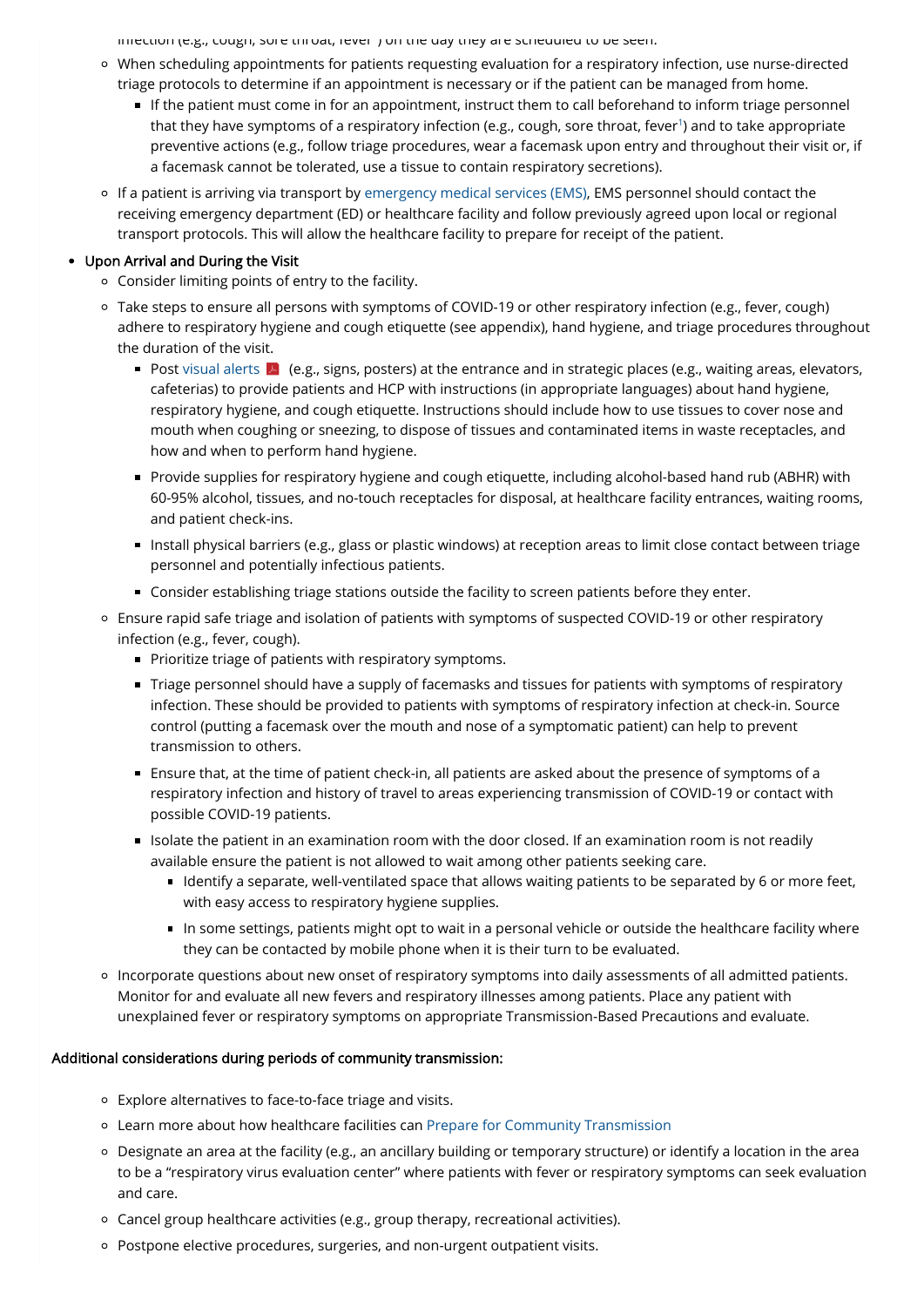### 2. Adhere to Standard and Transmission-Based Precautions

Standard Precautions assume that every person is potentially infected or colonized with a pathogen that could be transmitted in the healthcare setting. Elements of Standard Precautions that apply to patients with respiratory infections, including COVID-19, are summarized below. Attention should be paid to training and proper donning (putting on), doffing (taking off), and disposal of any PPE. This document does not emphasize all aspects of Standard Precautions (e.g., injection safety) that [are required for all patient care; the full description is provided in the Guideline for Isolation Precautions: Preventing](https://www.cdc.gov/infectioncontrol/guidelines/isolation/) Transmission of Infectious Agents in Healthcare Settings.

- HCP should perform hand hygiene before and after all patient contact, contact with potentially infectious material, and before putting on and after removing PPE, including gloves. Hand hygiene after removing PPE is particularly important to remove any pathogens that might have been transferred to bare hands during the removal process.
- HCP should perform hand hygiene by using ABHR with 60-95% alcohol or washing hands with soap and water for at least 20 seconds. If hands are visibly soiled, use soap and water before returning to ABHR.
- Healthcare facilities should ensure that hand hygiene supplies are readily available to all personnel in every care location.
- Personal Protective Equipment

[Employers should select appropriate PPE and provide it to HCP in accordance with OSHA PPE standards \(29 CFR 1910](https://www.osha.gov/laws-regs/regulations/standardnumber/1910) Subpart I)  $\boxtimes$  . HCP must receive training on and demonstrate an understanding of:

HCP (see Section 5 for measures for non-HCP visitors) who enter the room of a patient with known or suspected COVID-19 should adhere to Standard Precautions and use a respirator or facemask, gown, gloves, and eye protection. When available, respirators (instead of facemasks) are preferred; they should be prioritized for situations where respiratory protection is most important and the care of patients with pathogens requiring Airborne Precautions (e.g., tuberculosis, measles, varicella). Information about the recommended duration of Transmission-Based Precautions is available in the Interim [Guidance for Discontinuation of Transmission-Based Precautions and Disposition of Hospitalized Patients with COVID-19](https://www.cdc.gov/coronavirus/2019-ncov/hcp/disposition-hospitalized-patients.html)

#### • Hand Hygiene

- when to use PPE
- what PPE is necessary
- how to properly don, use, and doff PPE in a manner to prevent self-contamination
- how to properly dispose of or disinfect and maintain PPE
- the limitations of PPE.

Any reusable PPE must be properly cleaned, decontaminated, and maintained after and between uses. Facilities should have policies and procedures describing a recommended sequence for safely donning and doffing PPE. The PPE recommended when caring for a patient with known or suspected COVID-19 includes:

#### • Respirator or Facemask

- Put on a respirator or facemask (if a respirator is not available) before entry into the patient room or care area.
- o N95 respirators or respirators that offer a higher level of protection should be used instead of a facemask when performing or present for an aerosol-generating procedure (See Section 4). See appendix for respirator definition. Disposable respirators and facemasks should be removed and discarded after exiting the patient's room or care area and closing the door. Perform hand hygiene after discarding the respirator or facemask. For guidance on extended use of respirators, refer to [Strategies to Optimize the Current Supply of N95 Respirators](https://www.cdc.gov/coronavirus/2019-ncov/hcp/respirators-strategy/index.html)
	- If reusable respirators (e.g., powered air purifying respirators [PAPRs]) are used, they must be cleaned and disinfected according to manufacturer's reprocessing instructions prior to re-use.
- When the supply chain is restored, facilities with a respiratory protection program should return to use of respirators for patients with known or suspected COVID-19. Those that do not currently have a respiratory protection program, but care for patients with pathogens for which a respirator is recommended, should implement a respiratory protection program.

#### Eye Protection

- Put on eye protection (i.e., goggles or a disposable face shield that covers the front and sides of the face) upon entry to the patient room or care area. Personal eyeglasses and contact lenses are NOT considered adequate eye protection.
- Remove eye protection before leaving the patient room or care area.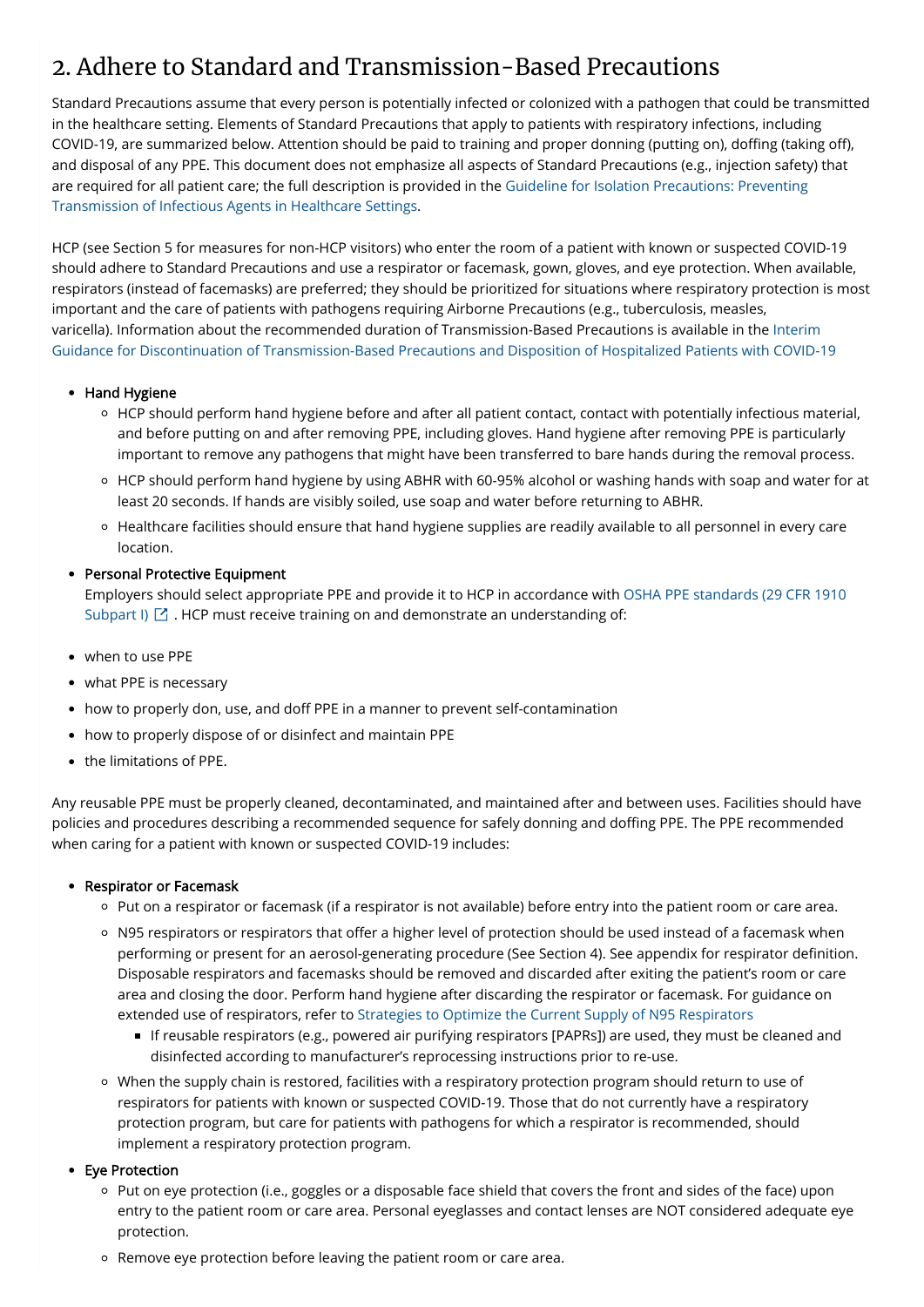- Reusable eye protection (e.g., goggles) must be cleaned and disinfected according to manufacturer's reprocessing instructions prior to re-use. Disposable eye protection should be discarded after use.
- Gloves
	- Put on clean, non-sterile gloves upon entry into the patient room or care area.
		- Change gloves if they become torn or heavily contaminated.
	- Remove and discard gloves when leaving the patient room or care area, and immediately perform hand hygiene.
- Gowns
	- Put on a clean isolation gown upon entry into the patient room or area. Change the gown if it becomes soiled. Remove and discard the gown in a dedicated container for waste or linen before leaving the patient room or care area. Disposable gowns should be discarded after use. Cloth gowns should be laundered after each use.
	- If there are shortages of gowns, they should be prioritized for:
		- aerosol-generating procedures
		- care activities where splashes and sprays are anticipated
		- high-contact patient care activities that provide opportunities for transfer of pathogens to the hands and clothing of HCP. Examples include:
			- **dressing**
			- bathing/showering
			- transferring
			- **providing hygiene**
			- changing linens
			- changing briefs or assisting with toileting
			- device care or use
			- wound care

### 3. Patient Placement

- For patients with COVID-19 or other respiratory infections, evaluate need for hospitalization. If hospitalization is not medically necessary, [home care](https://www.cdc.gov/coronavirus/2019-ncov/hcp/guidance-home-care.html) is preferable if the individual's situation allows.
- If admitted, place a patient with known or suspected COVID-19 in a single-person room with the door closed. The patient should have a dedicated bathroom.
	- <sup>o</sup> Airborne Infection Isolation Rooms (AIIRs) (See definition of AIIR in appendix) should be reserved for patients who will be undergoing aerosol-generating procedures (See Aerosol-Generating Procedures Section)
- As a measure to limit HCP exposure and conserve PPE, facilities could consider designating entire units within the facility, with dedicated HCP, to care for known or suspected COVID-19 patients. Dedicated means that HCP are assigned to care only for these patients during their shift.
	- o Determine how staffing needs will be met as the number of patients with known or suspected COVID-19 increases and HCP become ill and are excluded from work.
	- It might not be possible to distinguish patients who have COVID-19 from patients with other respiratory viruses. As such, patients with different respiratory pathogens will likely be housed on the same unit. However, only patients with the same respiratory pathogen may be housed in the same room. For example, a patient with COVID-19 should not be housed in the same room as a patient with an undiagnosed respiratory infection.

- During times of limited access to respirators or facemasks, facilities could consider having HCP remove only gloves and gowns (if used) and perform hand hygiene between patients with the same diagnosis (e.g., confirmed COVID-19) while continuing to wear the same eye protection and respirator or facemask (i.e., extended use). Risk of transmission from eye protection and facemasks during extended use is expected to be very low.
	- HCP must take care not to touch their eye protection and respirator or facemask .
	- Eye protection and the respirator or facemask should be removed, and hand hygiene performed if they become damaged or soiled and when leaving the unit.
- HCP should strictly follow basic infection control practices between patients (e.g., hand hygiene, cleaning and disinfecting shared equipment).
- Limit transport and movement of the patient outside of the room to medically essential purposes.
	- Consider providing portable x-ray equipment in patient cohort areas to reduce the need for patient transport.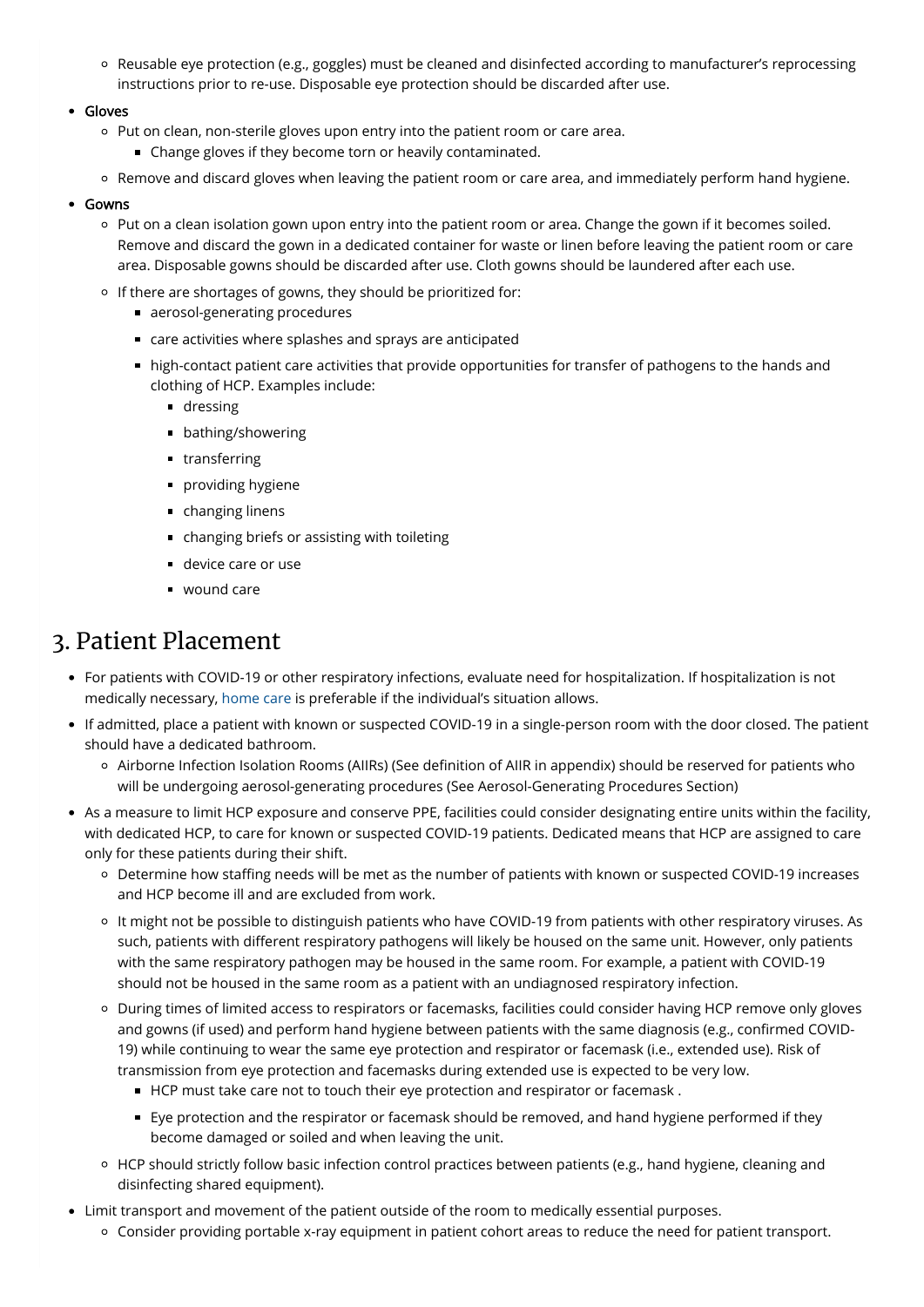- To the extent possible, patients with known or suspected COVID-19 should be housed in the same room for the duration of their stay in the facility (e.g., minimize room transfers).
- Patients should wear a facemask to contain secretions during transport. If patients cannot tolerate a facemask or one is not available, they should use tissues to cover their mouth and nose.
- Personnel entering the room should use PPE as described above.
- Whenever possible, perform procedures/tests in the patient's room.
- Once the patient has been discharged or transferred, HCP, including environmental services personnel, should refrain from entering the vacated room until sufficient time has elapsed for enough air changes to remove potentially infectious particles (more information on clearance rates under differing ventilation conditions is available). After this time has elapsed, the room should undergo appropriate cleaning and surface disinfection before it is returned to routine use (See Section 10).

- Some procedures performed on patient with known or suspected COVID-19 could generate infectious aerosols. In particular, procedures that are likely to induce coughing (e.g., sputum induction, open suctioning of airways) should be performed cautiously and avoided if possible.
- If performed, the following should occur:
	- HCP in the room should wear an N95 or higher-level respirator, eye protection, gloves, and a gown.
	- The number of HCP present during the procedure should be limited to only those essential for patient care and procedure support. Visitors should not be present for the procedure.
	- AGPs should ideally take place in an AIIR.
	- Clean and disinfect procedure room surfaces promptly as described in the section on environmental infection control below.

#### 4. Take Precautions When Performing Aerosol-Generating Procedures (AGPs)

### 5. Collection of Diagnostic Respiratory Specimens

- When collecting diagnostic respiratory specimens (e.g., nasopharyngeal swab) from a possible COVID-19 patient, the following should occur:
	- HCP in the room should wear an N-95 or higher-level respirator (or facemask if a respirator is not available), eye protection, gloves, and a gown.
	- The number of HCP present during the procedure should be limited to only those essential for patient care and procedure support. Visitors should not be present for specimen collection.
	- Specimen collection should be performed in a normal examination room with the door closed.
	- Clean and disinfect procedure room surfaces promptly as described in the section on environmental infection control below.

### 6. Manage Visitor Access and Movement Within the Facility

- Establish procedures for monitoring, managing and training all visitors, which should include:
	- All visitors should perform frequent hand hygiene and follow respiratory hygiene and cough etiquette precautions while in the facility, especially common areas.
	- Passively screen visitors for symptoms of acute respiratory illness before entering the healthcare facility
		- Post visual alerts (e.g., signs, posters) at the entrance and in strategic places (e.g., waiting areas, elevators, cafeterias) advising visitors not to enter the facility when ill.
	- o Informing visitors about appropriate PPE use according to current facility visitor policy
	- Visitors to the most vulnerable patients (e.g., oncology and transplant wards) should be limited; visitors should be screened for symptoms prior to entry to the unit.
- Limit visitors to patients with known or suspected COVID-19. Encourage use of alternative mechanisms for patient and visitor interactions such as video-call applications on cell phones or tablets. If visitation must occur, visits should be scheduled and controlled to allow for the following:
	- Facilities should evaluate risk to the health of the visitor (e.g., visitor might have underlying illness putting them at higher risk for COVID-19) and ability to comply with precautions.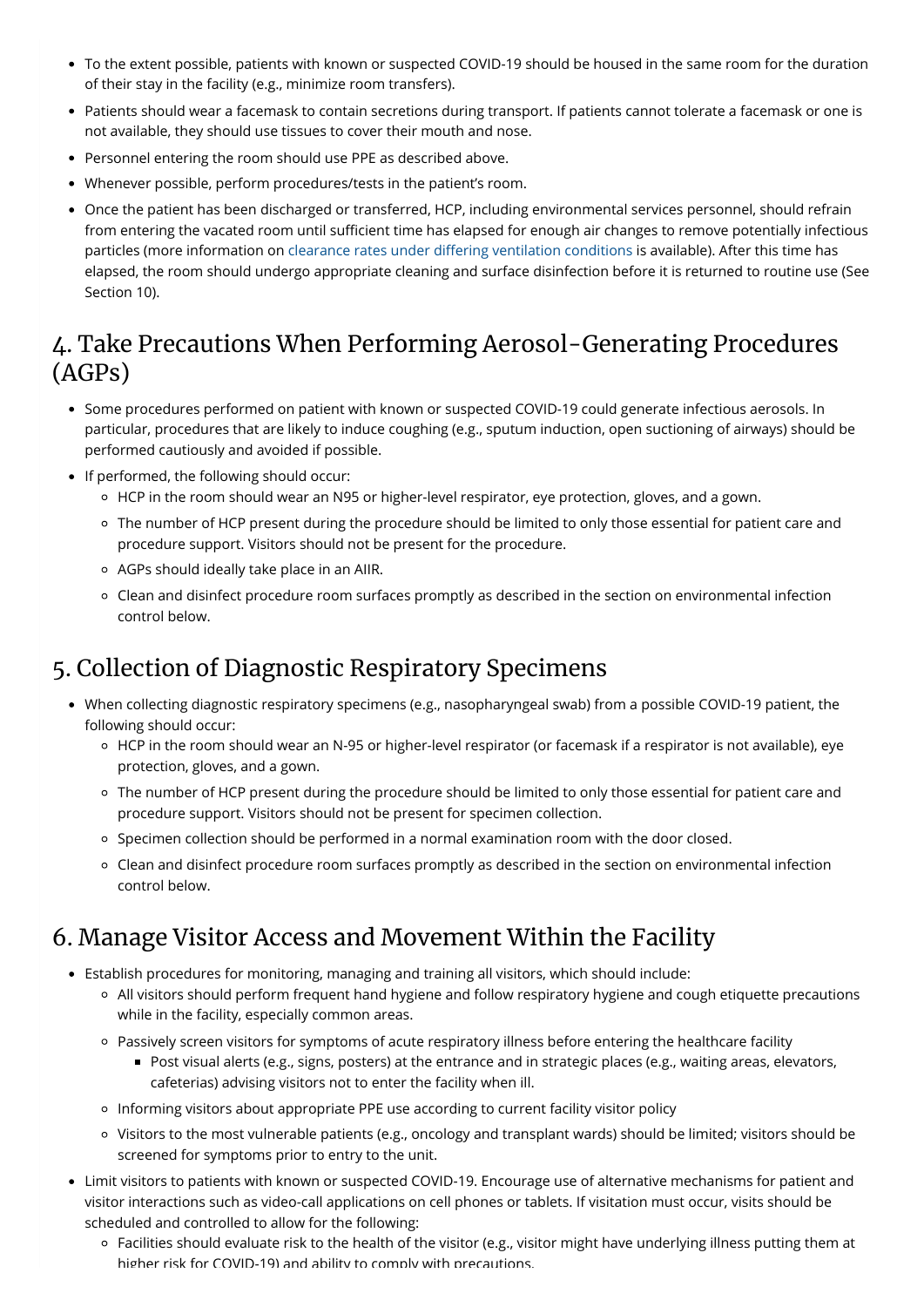higher risk for COVID 19) and ability to comply with precautions.

- Facilities should provide instruction, before visitors enter patients' rooms, on hand hygiene, limiting surfaces touched, and use of PPE according to current facility policy while in the patient's room.
- Visitors should not be present during AGPs or other specimen collection procedures.
- Visitors should be instructed to only visit the patient room. They should not go to other locations in the facility.

#### Additional considerations during periods of community transmission:

- All visitors should be actively assessed for fever and respiratory symptoms upon entry to the facility. If fever or respiratory symptoms are present, visitor should not be allowed entry into the facility.
- Determine the threshold at which screening of persons entering the facility will be initiated and at what point screening will escalate from passive (e.g., signs at the entrance) to active (e.g., direct questioning) to restricting all visitors to the facility.
- If restriction of all visitors is implemented, facilities can consider exceptions based on end-of-life situations or when a visitor is essential for the patient's emotional well-being and care.
- Limit points of entry to the facility.

## 7. Implement Engineering Controls

- Provide HCP with job- or task-specific education and training on preventing transmission of infectious agents, including refresher training.
- Ensure that HCP are educated, trained, and have practiced the appropriate use of PPE prior to caring for a patient, including attention to correct use of PPE and prevention of contamination of clothing, skin, and environment during the process of removing such equipment.
- Design and install engineering controls to reduce or eliminate exposures by shielding HCP and other patients from infected individuals. Examples of engineering controls include:
	- physical barriers or partitions to guide patients through triage areas
	- curtains between patients in shared areas
	- $\circ$  air-handling systems (with appropriate directionality, filtration, exchange rate, etc.) that are installed and properly maintained

### 8. Monitor and Manage Ill and Exposed Healthcare Personnel

- Facilities and organizations providing healthcare should implement [sick leave policies](https://www.cdc.gov/infectioncontrol/guidelines/healthcare-personnel/index.html) for HCP that are non-punitive, flexible, and consistent with public health guidance.
- Movement and monitoring decisions for HCP with exposure to COVID-19 should be made in consultation with public [health authorities. Refer to the Interim U.S. Guidance for Risk Assessment and Public Health Management of Healthcare](https://www.cdc.gov/coronavirus/2019-ncov/hcp/guidance-risk-assesment-hcp.html) Personnel with Potential Exposure in a Healthcare Setting to Patients with Coronavirus Disease 2019 (COVID-19) for additional information.

### 9. Train and Educate Healthcare Personnel

#### 10. Implement Environmental Infection Control

- Dedicated medical equipment should be used when caring for patients with known or suspected COVID-19. All non-dedicated, non-disposable medical equipment used for patient care should be cleaned and disinfected according to manufacturer's instructions and facility policies.
- Ensure that environmental cleaning and disinfection procedures are followed consistently and correctly.
- Routine cleaning and disinfection procedures (e.g., using cleaners and water to pre-clean surfaces prior to applying an EPA-registered, hospital-grade disinfectant to frequently touched surfaces or objects for appropriate contact times as indicated on the product's label) are appropriate for SARS-CoV-2 in healthcare settings, including those patient-care areas in which aerosol-generating procedures are performed.
	- Refer to [List N](https://www.epa.gov/pesticide-registration/list-n-disinfectants-use-against-sars-cov-2)  $\Box$  on the EPA website for EPA-registered disinfectants that have qualified under EPA's emerging viral pathogens program for use against SARS-CoV-2.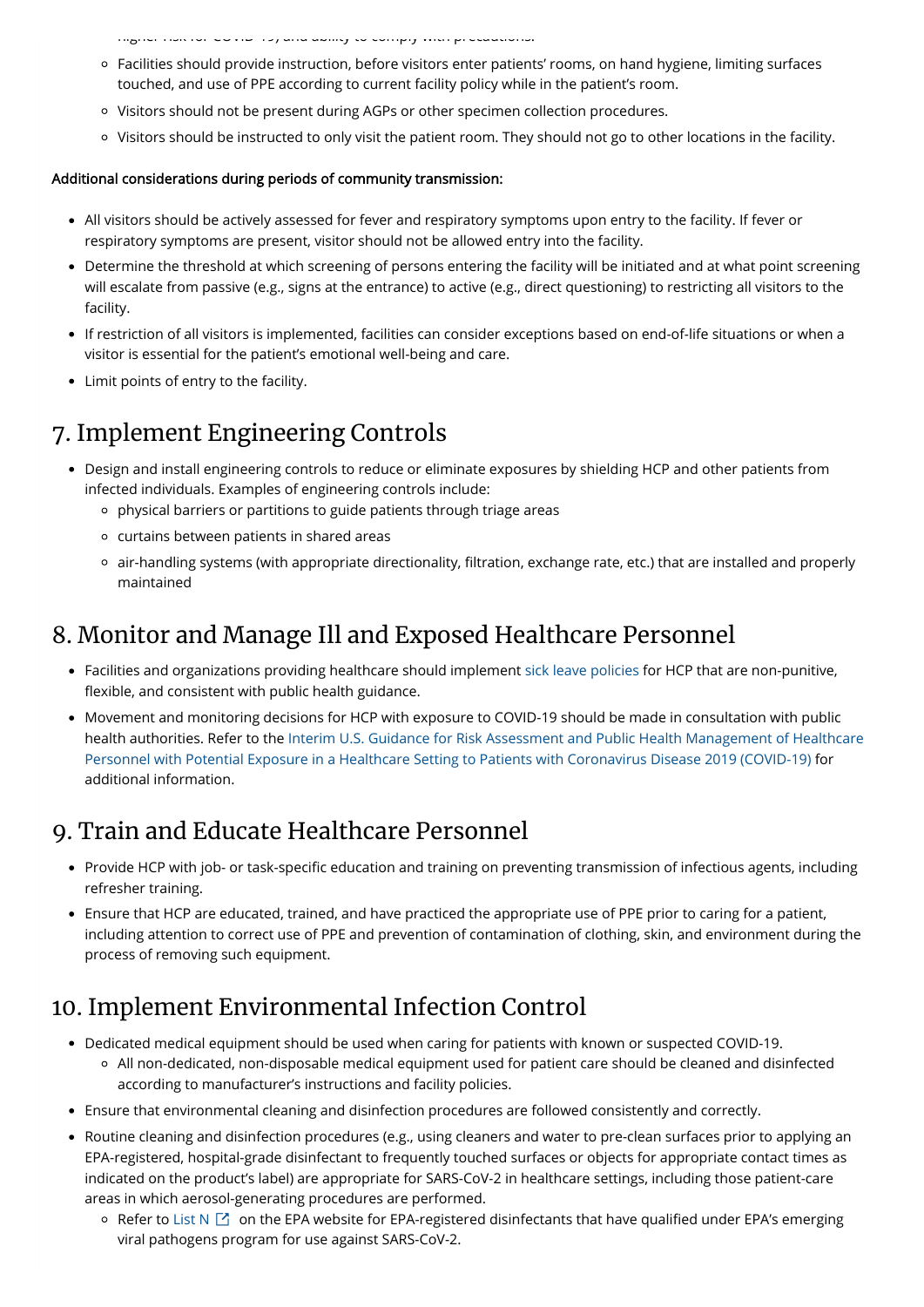- Management of laundry, food service utensils, and medical waste should also be performed in accordance with routine procedures.
- Additional information about recommended practices for terminal cleaning of rooms and PPE to be worn by environmental services personnel is available in the [Healthcare Infection Prevention and Control FAQs for COVID-19](https://www.cdc.gov/coronavirus/2019-ncov/infection-control/infection-prevention-control-faq.html)

### 11. Establish Reporting within and between Healthcare Facilities and to Public Health Authorities

- Implement mechanisms and policies that promote situational awareness for facility staff including infection control, healthcare epidemiology, facility leadership, occupational health, clinical laboratory, and frontline staff about known or suspected COVID-19 patients and facility plans for response.
- Communicate and collaborate with public health authorities.
	- <sup>o</sup> Facilities should designate specific persons within the healthcare facility who are responsible for communication with public health officials and dissemination of information to HCP.
- Communicate information about known or suspected COVID-19 patients to appropriate personnel before transferring them to other departments in the facility (e.g., radiology) and to other healthcare facilities.

- A respirator is a personal protective device that is worn on the face, covers at least the nose and mouth, and is used to reduce the wearer's risk of inhaling hazardous airborne particles (including dust particles and infectious agents), gases, or vapors. Respirators are certified by the CDC/NIOSH, including those intended for use in healthcare.
- Respirator use must be in the context of a complete respiratory protection program in accordance with OSHA Respiratory Protection standard ([29 CFR 1910.134](https://www.osha.gov/pls/oshaweb/owadisp.show_document?p_table=STANDARDS&p_id=12716)  $\boxtimes$  ). HCP should be medically cleared and fit-tested if using respirators with tight-fitting facepieces (e.g., a NIOSH-approved N95 respirator) and trained in the proper use of respirators, safe removal and disposal, and medical contraindications to respirator use.
- [NIOSH information about respirators](https://www.cdc.gov/niosh/topics/respirators/)
- [OSHA Respiratory Protection eToo](https://www.osha.gov/SLTC/etools/respiratory/index.html)  $\boxtimes$
- [Strategies for Optimizing the Supply of N-95 Respirators](https://www.cdc.gov/coronavirus/2019-ncov/hcp/respirator-supply-strategies.html)

### 12. Appendix: Additional Information about Airborne Infection Isolation Rooms, Respirators and Facemasks

Information about Airborne Infection Isolation Rooms (AIIRs):

- AIIRs are single-patient rooms at negative pressure relative to the surrounding areas, and with a minimum of 6 air changes per hour (12 air changes per hour are recommended for new construction or renovation).
- Air from these rooms should be exhausted directly to the outside or be filtered through a high-efficiency particulate air (HEPA) filter directly before recirculation.
- Room doors should be kept closed except when entering or leaving the room, and entry and exit should be minimized.
- Facilities should monitor and document the proper negative-pressure function of these rooms.

Information about Respirators:

Filtering Facepiece Respirators (FFR) including N95 Respirators

- A commonly used respirator in healthcare settings is a filtering facepiece respirator (commonly referred to as an N95). FFRs are disposable half facepiece respirators that filter out particles.
- To work properly, FFRs must be worn throughout the period of exposure and be specially fitted for each person who wears one. This is called "fit-testing" and is usually done in a workplace where respirators are used.
- Three key factors for an N95 respirator to be effective  $|\mathcal{F}|$
- FFR users should also perform a user seal check to ensure proper fit each time an FFR is used.
- Learn more about how to perform a [user seal check](https://www.cdc.gov/niosh/docs/2018-130/pdfs/2018-130.pdf?id=10.26616/NIOSHPUB2018130)  $\blacktriangleright$
- [For more information on how to perform a user seal check: https://www.cdc.gov/niosh/docs/2018-130/pdfs/2018-](https://www.cdc.gov/niosh/docs/2018-130/pdfs/2018-130.pdf?id=10.26616/NIOSHPUB2018130) 130.pdf?id=10.26616/NIOSHPUB2018130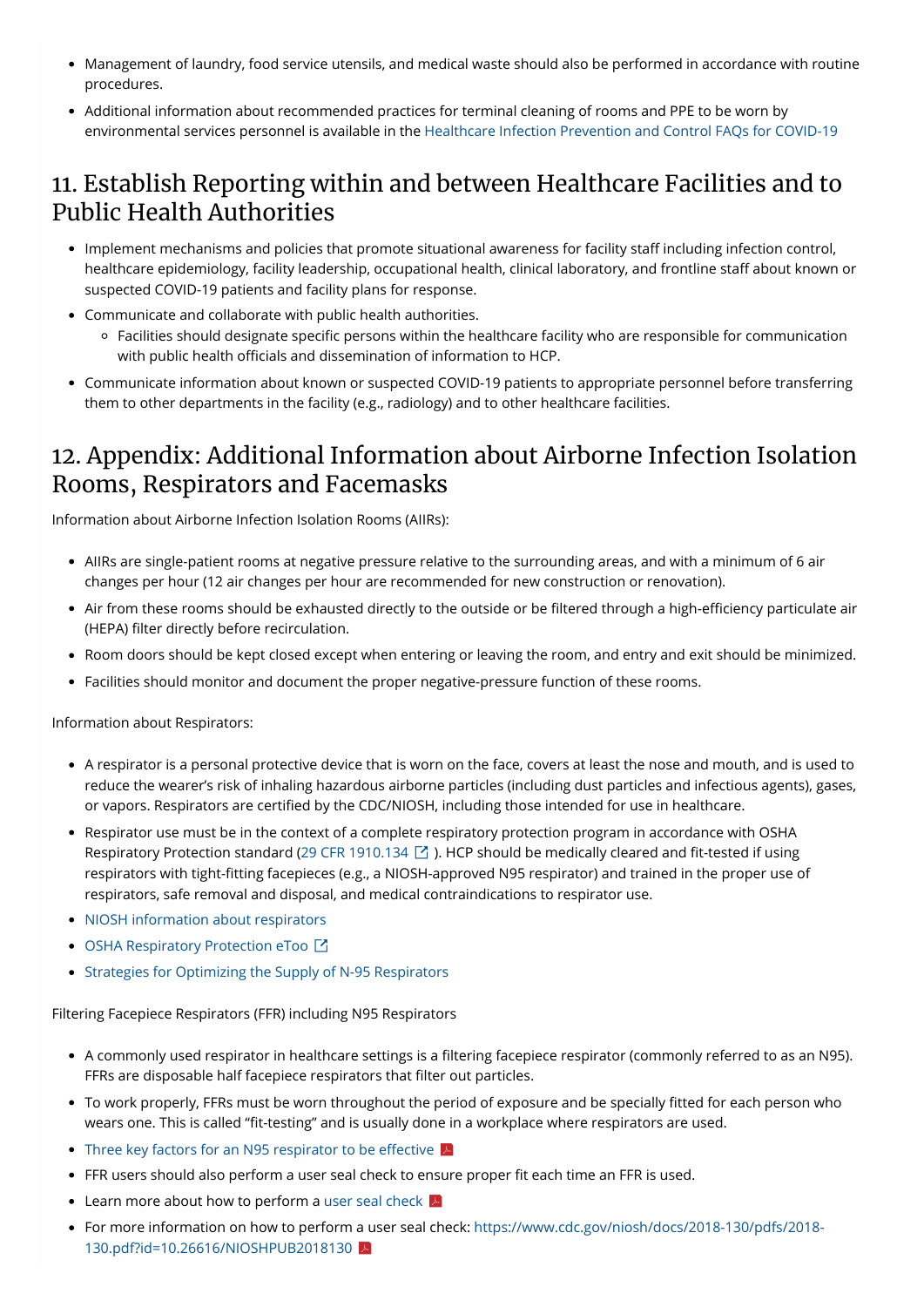#### [NIOSH-approved N95 respirators list](https://www.cdc.gov/niosh/npptl/topics/respirators/disp_part/n95list1.html).

- PAPRs have a battery-powered blower that pulls air through attached filters, canisters, or cartridges. They provide protection against gases, vapors, or particles, when equipped with the appropriate cartridge, canister, or filter.
- Loose-fitting PAPRs do not require fit testing and can be used with facial hair.
- A list of NIOSH-approved PAPRs is located on the NIOSH Certified Equipment List.

- [Respirator Trusted-Source Information](https://www.cdc.gov/niosh/npptl/topics/respirators/disp_part/RespSource.html)
- [Respirator Fact Sheet](https://www.cdc.gov/niosh/npptl/topics/respirators/factsheets/respsars.html)
- [CDC's Interim Guidance for Home Care not Requiring Hospitalization for](https://www.cdc.gov/coronavirus/2019-ncov/hcp/guidance-home-care.html) COVID-19
- [Strategies for Optimizing the Supply of PPE](https://www.cdc.gov/coronavirus/2019-ncov/hcp/ppe-strategy/index.html)

Information about Facemasks:

- Updated PPE recommendations for the care of patients with known or suspected COVID-19:
	- Based on local and regional situational analysis of PPE supplies, facemasks are an acceptable alternative when the supply chain of respirators cannot meet the demand. During this time, available respirators should be prioritized for procedures that are likely to generate respiratory aerosols, which would pose the highest exposure risk to HCP.
		- Facemasks protect the wearer from splashes and sprays.
		- Respirators, which filter inspired air, offer respiratory protection.
	- When the supply chain is restored, facilities with a respiratory protection program should return to use of respirators for patients with known or suspected COVID-19. Facilities that do not currently have a respiratory protection program, but care for patients infected with pathogens for which a respirator is recommended, should implement a respiratory protection program.
	- Eye protection, gown, and gloves continue to be recommended.
		- If there are shortages of gowns, they should be prioritized for aerosol-generating procedures, care activities
			- where splashes and sprays are anticipated, and high-contact patient care activities that provide opportunities for transfer of pathogens to the hands and clothing of HCP.
- Included are considerations for designating entire units within the facility, with dedicated HCP, to care for known or suspected COVID-19 patients and options for extended use of respirators, facemasks, and eye protection on such units. Updated recommendations regarding need for an airborne infection isolation room (AIIR).
	- Patients with known or suspected COVID-19 should be cared for in a single-person room with the door closed. Airborne Infection Isolation Rooms (AIIRs) (See definition of AIIR in appendix) should be reserved for patients undergoing aerosol-generating procedures (See Aerosol-Generating Procedures Section)
- Updated information in the background is based on currently available information about COVID-19 and the current situation in the United States, which includes reports of cases of community transmission, infections identified in healthcare personnel (HCP), and shortages of facemasks, N95 filtering facepiece respirators (FFRs) (commonly known as N95 respirators), and gowns.
	- o Increased emphasis on early identification and implementation of source control (i.e. putting a face mask on
- If worn properly, a facemask helps block respiratory secretions produced by the wearer from contaminating other persons and surfaces (often called source control).
- Facemasks are cleared by the U.S. Food and Drug Administration (FDA) for use as medical devices. Facemasks should be used once and then thrown away in the trash.

### Important Links

Frequently Asked Questions: [Healthcare Infection Prevention](https://www.cdc.gov/coronavirus/2019-ncov/infection-control/infection-prevention-control-faq.html) and Control



#### Summary of Changes to the Guidance:

Below are changes as of March 10, 2020.